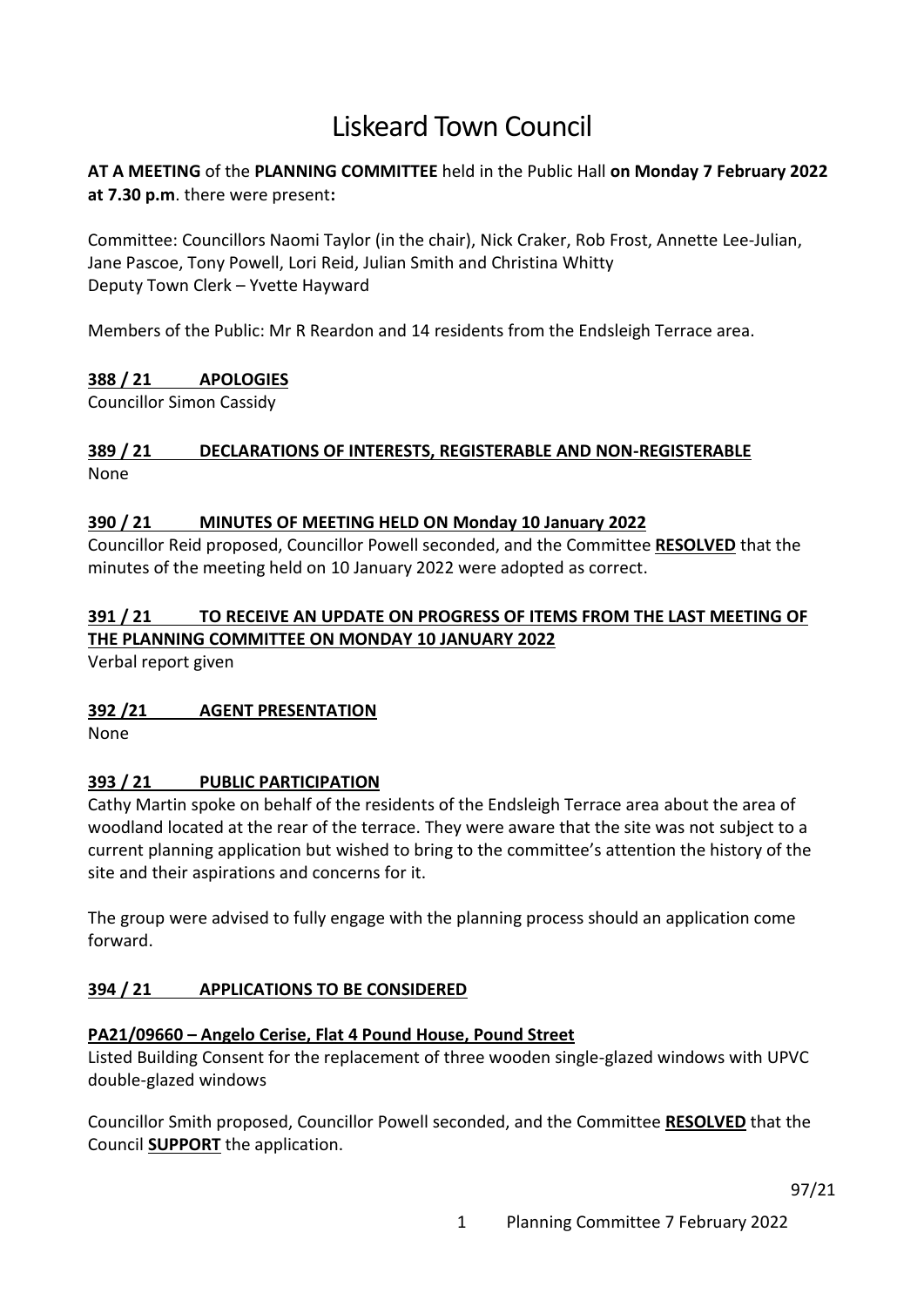#### **PA21/10306 – Angelo Cerise, Flat 4 Pound House, Pound Street**

Replacement of three wooden single-glazed windows with UPVC double-glazed windows

Councillor Smith proposed, Councillor Powell seconded, and the Committee **RESOLVED** that the Council **SUPPORT** the application.

#### **PA21/12487 – Phillip Rolf, Plot of Land on the Northwest Side of Sungirt Lane**

New 3-bedroom residential dwelling

Councillor Powell proposed, Councillor Reid seconded, and the Committee **RESOLVED** that the Council **SUPPORT** the application.

## **PA21/12560 – Mrs Eunice O'Connell, 16 Putnam Close**

Addition of a front porch to the dwelling

Councillor Craker proposed, Councillor Pascoe seconded, and the Committee **RESOLVED** that the Council **SUPPORT** the application.

# **PA21/12591 – Mr A Lopes Acquiro SW Ltd, Land South of Trevillis Park**

Erection of a dwelling

Councillor Smith proposed, Councillor Powell seconded, and the Committee **RESOLVED** that the Council **DEFER** the application and seek further information on the surface water and sewage arrangements, and await the highways comments.

#### **PA21/12668 – R Babbage Linden Homes Southwest (Part of Vistry Group), Land to the North side of Lake Lane**

Change of use of land to domestic curtilage to serve plots 186, 187, 188, 189 and 190 of wider residential development (re-submission of PA21/10599)

Councillor Powell proposed, Councillor Frost seconded, and the Committee **RESOLVED** that the Council **DEFER** the application and seek further clarification on the route of the footpath.

#### **PA21/12811 – Mrs Pip Williams, 12 Belgrave Terrace, Callington Road**

Double storey rear extension

Councillor Pascoe proposed, Councillor Reid seconded, and the Committee **RESOLVED** that the Council **SUPPORT** the application.

#### **PA21/12853 – Ms T Mollard, Time and Motion, 2 Barn Street**

Listed Building consent for alterations, repair and improvements to existing premises

Councillor Craker proposed, Councillor Powell seconded, and the Committee **RESOLVED** that the Council **SUPPORT** the application.

#### **PA22/00483 – Mr Jonathan Rowe, Liskeard Enterprise Centre, Station Road**

Outline Planning for demolition of existing building and the construction of nine dwellings including access and layout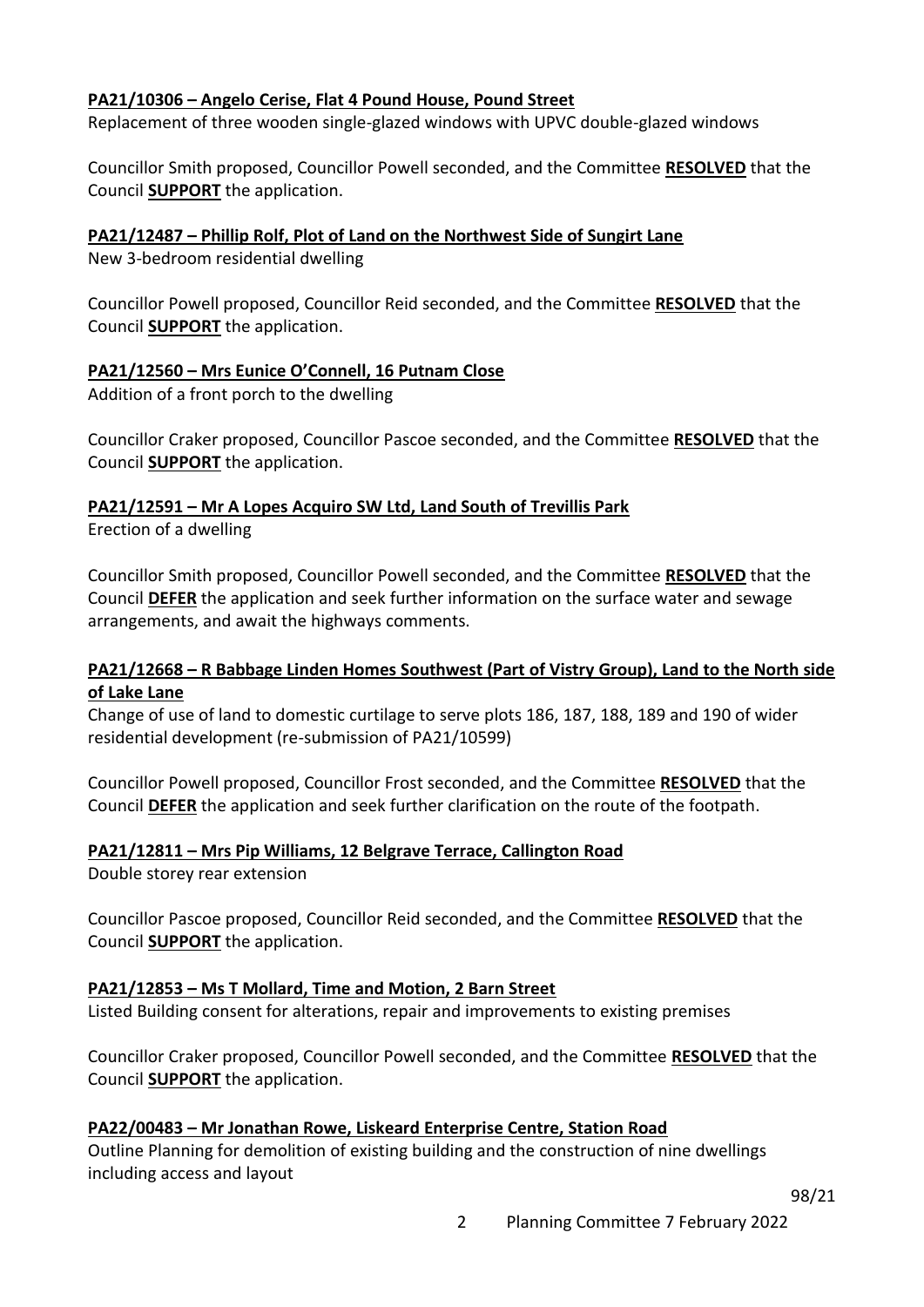Councillor Craker proposed, Councillor Pascoe seconded, and the Committee **RESOLVED** that the Council **SUPPORT** the application.

#### **PA22/00492 – Mr B Hawken (Club Secretary) Liskeard Cricket Club, Lux Park, Coldstyle Road**

The proposed erection of a new boundary fence, the erection of a replacement sight screen, the erection of a fence around a storage compound for pitch covers and nets and the erection of a fenced pull-in areas for vehicles

Councillor Powell proposed, Councillor Frost seconded, and the Committee **RESOLVED** that the Council **SUPPORT** the application.

#### **PA22/00560 - Ms Judith Prosser, Flat 4 Trebarras House Barras Cross PL14 6BE**

Existing timber single glazed casement windows in Brown finish to be replaced with Timber casement windows in arctic white finish

Councillor Reid proposed, Councillor Pascoe seconded, and the Committee **RESOLVED** that the Council **SUPPORT** the application.

#### **PA22/00611 – Mr & Mrs C Kay, 23 Maddever Crescent**

Alteration and extension and provision of additional parking

Councillor Reid proposed, Councillor Frost seconded, and the Committee **RESOLVED** that the Council **SUPPORT** the application subject to the use of permeable materials for the parking area.

#### For Information Only

**PA22/00113 - Mr Adam Peck Tamar Tree Care, Westbourne Lodge, 29 Dean Street**

Works to trees in a Conservation Area, works to include: Griselinia (T1) - Re Coppice to maintain as a manageable shrub and Lawsons Cypress (T2) - Fell to ground level as the tree has outgrown its position and replant with one standard Rowan within a close proximity

TPO was not made

#### For Information Only

**PA22/00454 – Mrs Gill Pipkin Citizens Advice Cornwall, Duchy House, 21 Dean Street** Works to tree in a Conservation Area namely fell one Yew Tree Application was withdrawn

#### For Information Only

#### **TPO22/00001/MHJ - Oaklee, Miners Way**

Notice of an order brought into effect provisionally on 25 January 2022, X 1 Large, single stem, mature Oak tree (see map attached)

Noted

#### **395 / 21 Dobwalls and Trewidland Neighbourhood Development Plan 2021 – 2030**

To confirm agreement with the part of the Plan appertaining to Moorswater, specifically the area that is now within Liskeard Town Council's boundary.